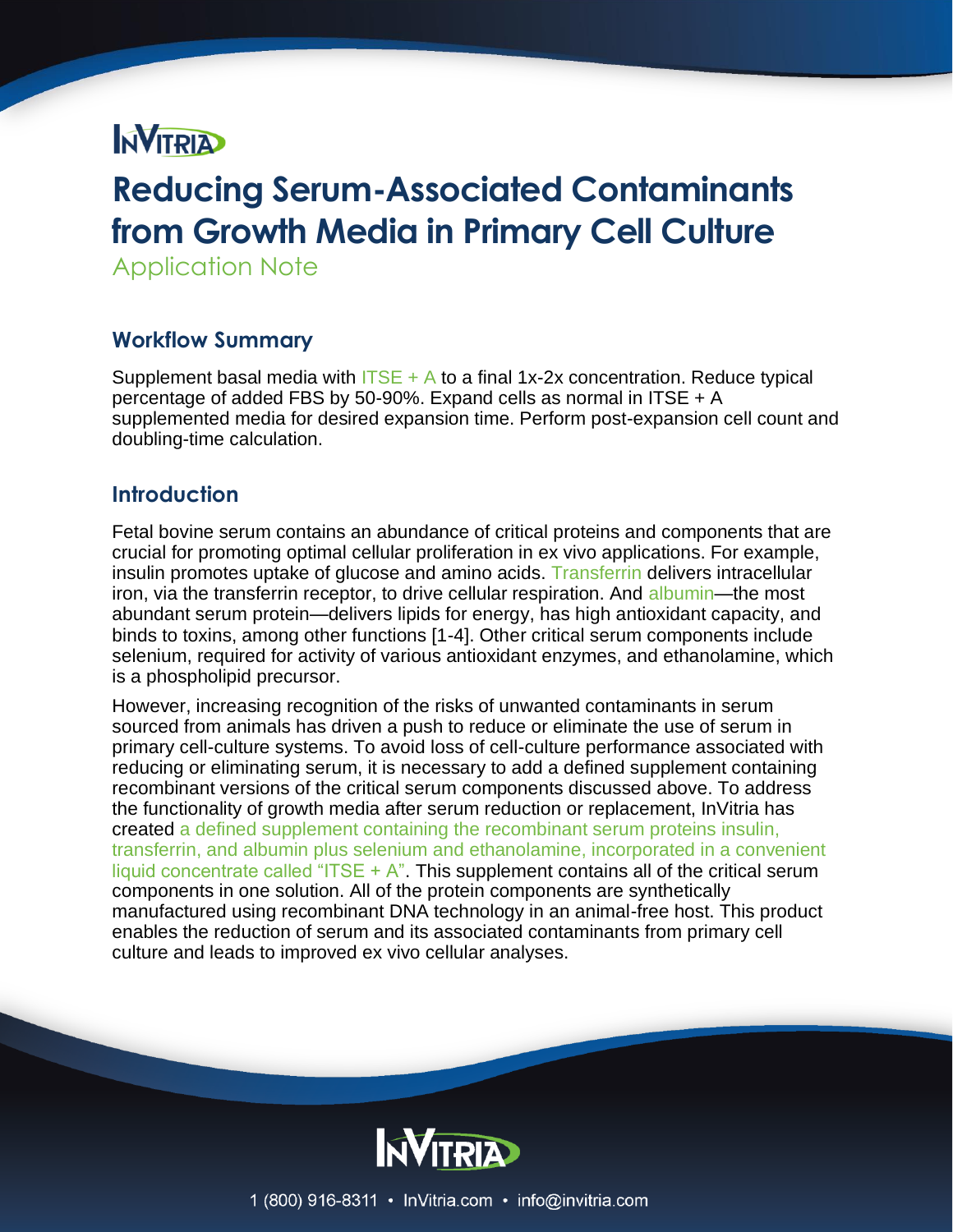## **Materials and Equipment**

### Growth Media Preparation



Basal growth media of choice

Penicillin/streptomycin (optional)

**[ITSE + A, 100x supplement \(product no. 777ITS092\)](file://///products/itse-a-insulin-transferrin/)**



Fetal bovine serum

Cells



Tumor cell lines

Primary cell lines

## Cell Expansion & Subculturing



Plates and/or flasks

Dissociation solution (for adherent cell types only)

**Centrifuge** 

Cell counter/hemocytometer



1 (800) 916-8311 · InVitria.com · info@invitria.com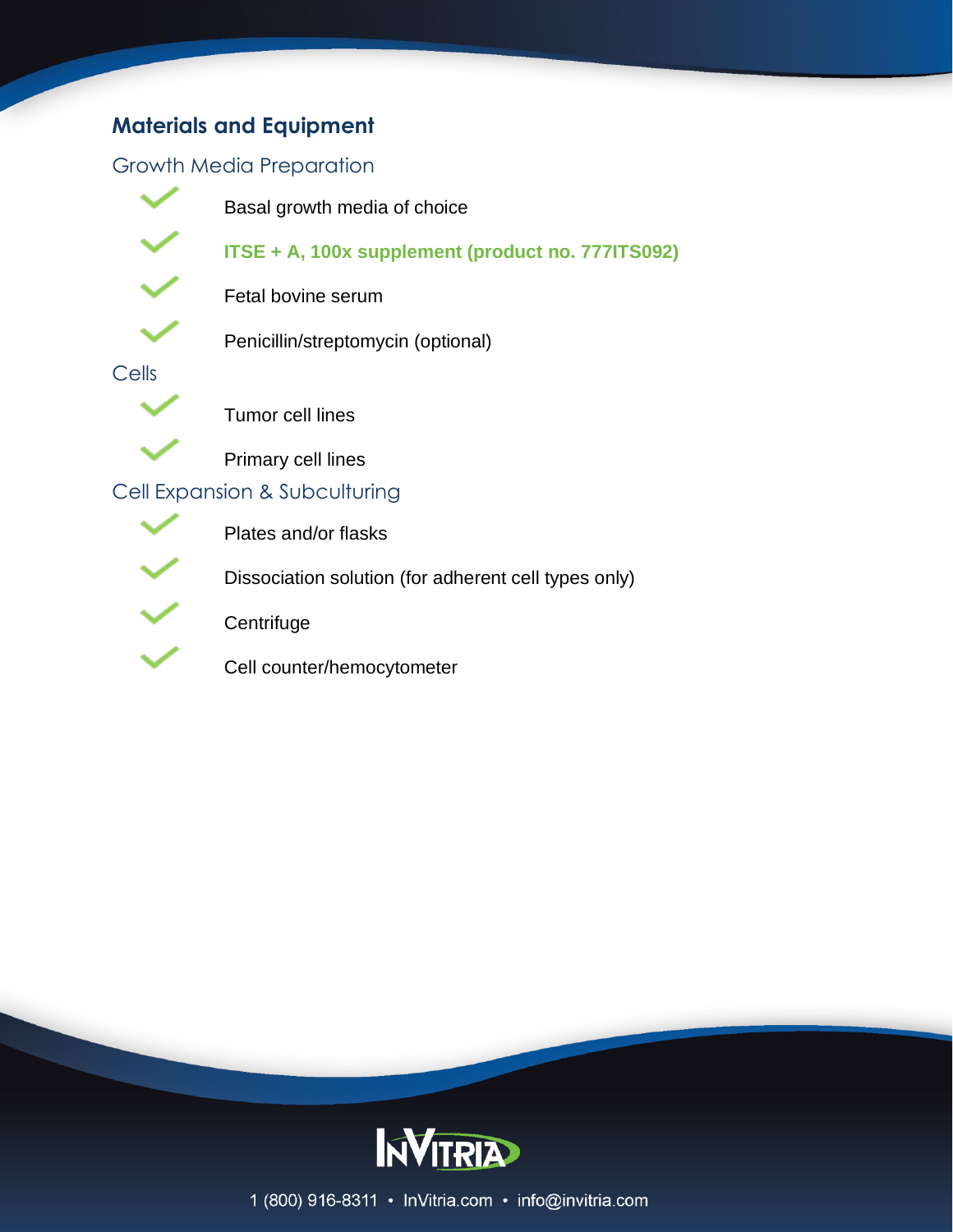## **Protocol**

#### Growth Media Preparation

- 1. Supplement ITSE + A into basal medium to a final 1x-2x concentration: For 1 liter of complete medium, add 10 mL of the concentrated 100x ITSE + A for 1x final concentration and 20 mL of concentrated 100x ITSE + A for 2x final concentration.
- 2. Supplement with fetal bovine serum (FBS) at a reduced percentage. Typical inclusion levels reported with ITSE + A are between 1% and 5% FBS final concentration, though this is dependent on the cell type and the lot of FBS being used.
- 3. If desired, add penicillin/streptomycin at 0.1x-0.5x final concentration.

#### Cells

- 1. Acquire desired cell type from ATCC or similar cell bank.
- 2. Thaw cells in recommended growth media containing 10% FBS and allow cells to grow until confluence has been achieved.

#### Cell Expansion and Subculturing

- 1. Harvest thawed cells from growth surface, if applicable, using 0.25% trypsin followed by a 1 in 10 washout dilution in growth media. If cells are suspensiontype, collect the entire cell suspension.
- 2. Pellet cells by centrifugation and resuspend cells in the reduced-serum growth media supplemented with ITSE + A.
- 3. Subculture cells for standard subculture times following routine protocols and passage in the same reduced-serum growth media containing ITSE + A.
- 4. At each passage, harvest cells, take cell counts, and seed subsequent passages at desired cell density. Calculate doubling time as follows:

Doubling Time (hrs) =  $\frac{\ln(2)}{\ln(\frac{total\,viable\,cells}{initial\,total\,cells}) * (\frac{1}{days} * 24)}$ 

Doubling Time ITSE+A Calculation

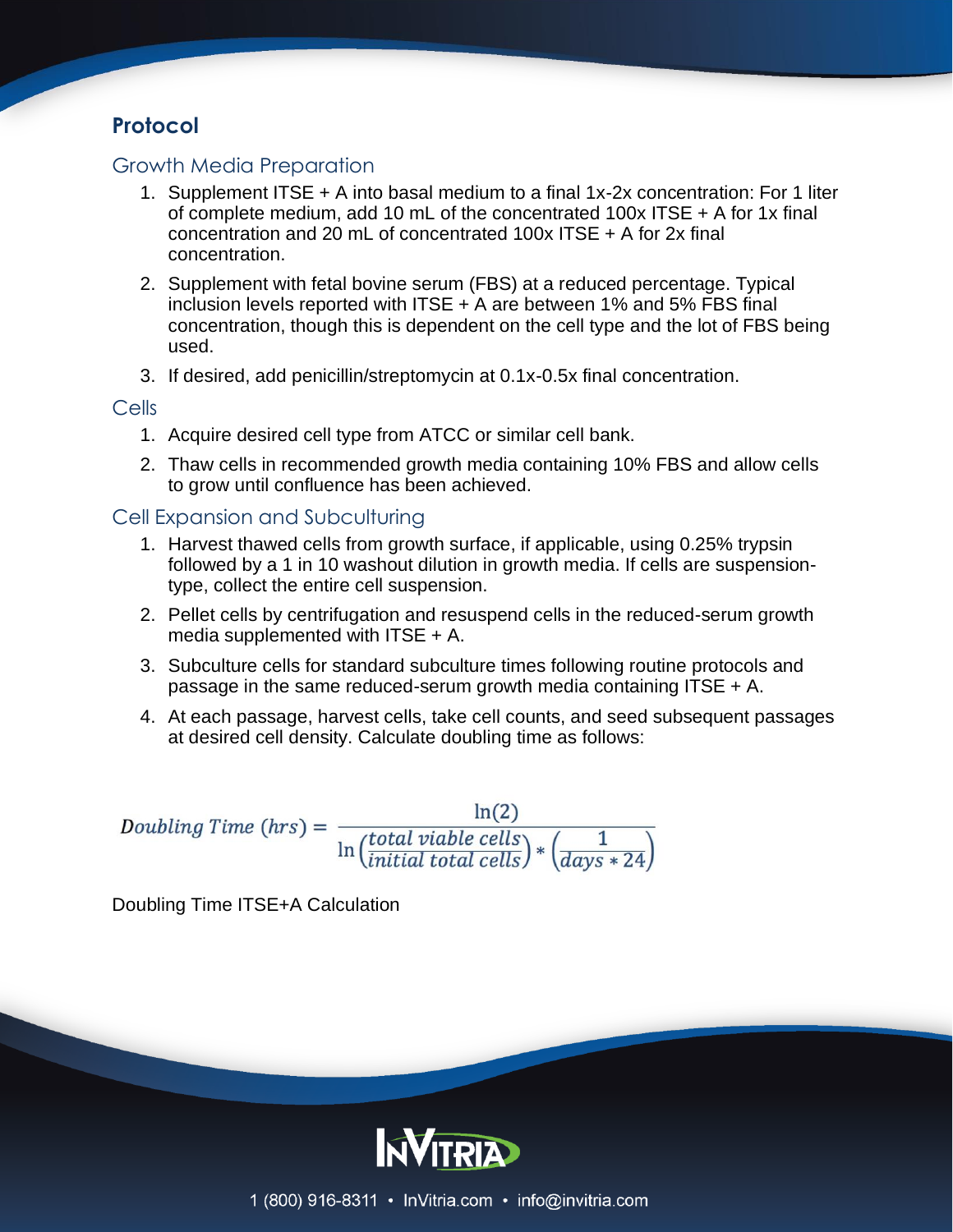## **Results and Discussion**



**Figure 1** Supplementation of ITSE+A supported proliferation of HT-1080 cells following an 80% reduction in serum.



**Figure 2** Supplementation of ITSE+A restored cellular proliferation of hybridoma cells following a 90% reduction in serum.

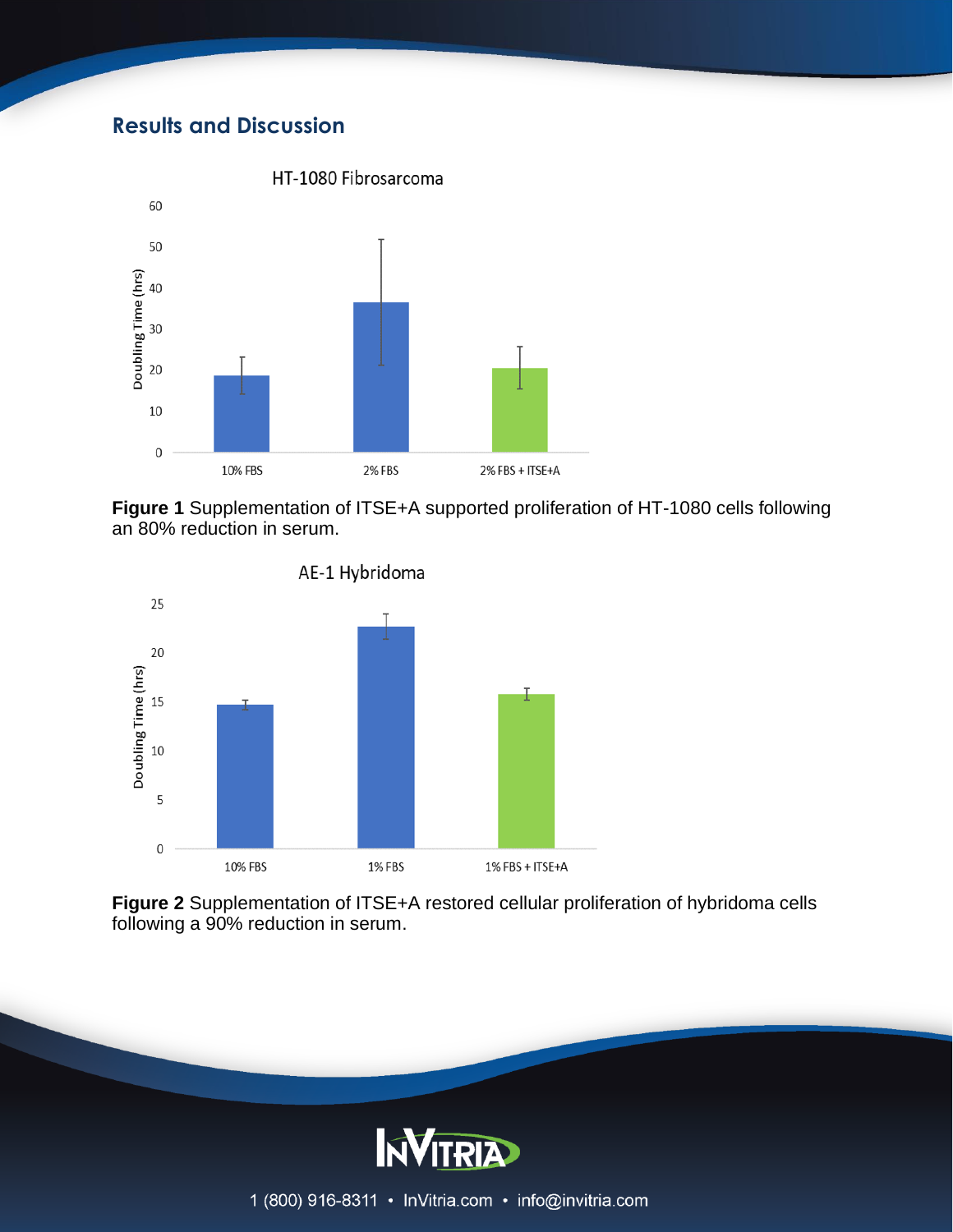Reduced-serum conditions were tested for culture of fibrosarcoma and hybridoma cells in comparison to standard 10% FBS growth media. As shown by increased doubling time (i.e. slower growth), fibrosarcoma were sensitive to an 80% reduction in FBS; however, when ITSE + A was added to the reduced-serum media, their performance was comparable to cells cultured in 10% FBS (Figure 1). Similarly, hybridoma were able to proliferate even when serum was reduced by 90% when media was supplemented with ITSE  $+$  A (Figure 2). Combined, these results show that the addition of ITSE  $+$  A enables significant reduction in serum supplementation, for multiple cell types. By replacing the most well-known serum proteins and components with defined, recombinant sources, cell viability and proliferation can be restored in reduced-serum cell-culture applications.



1 (800) 916-8311 • InVitria.com • info@invitria.com